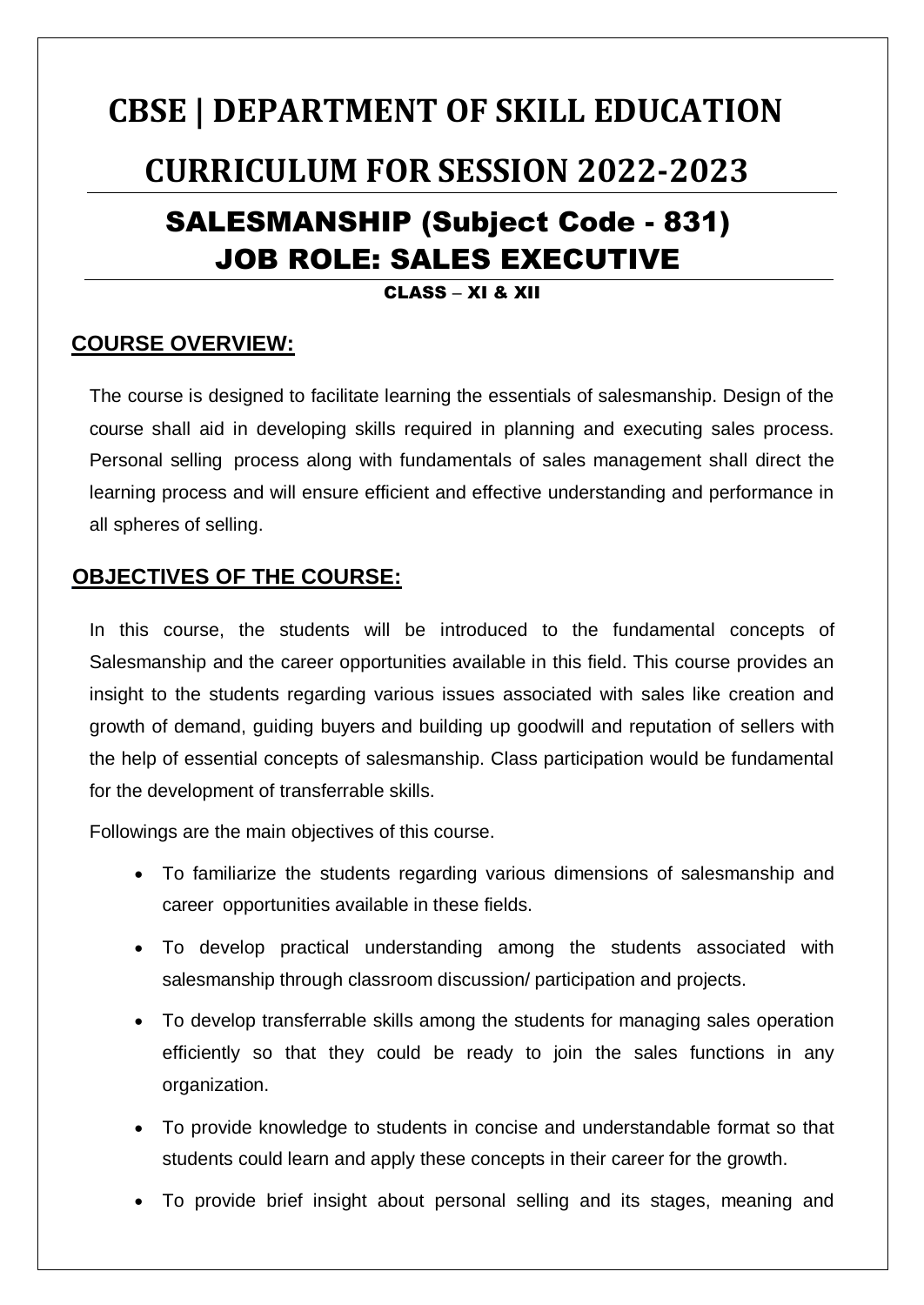importance of knowledge of industry and company product and customers and other key dimensions of sales management like sales organization, motivation and compensation.

#### **SALIENT FEATURES:**

- Salesmanship is originally an important leg of promotion in marketing.
- Salesmanship has existed for ages and is time format of selling.
- Salesmanship provides an opportunity to the seller to become brand ambassador of the product.
- It involves face to face direct interaction with the buyers and ensures a human connect.
- It ensures identification of prospective buyers, facilitates buying process and ensures repeat buying by maintaining good relations.
- Salesmanship bridges the knowledge gap between the sellers and buyers and makes information available to the buyers and enhances their understanding about the products and market.

#### **LIST OF EQUIPMENT AND MATERIALS:**

The list given below is suggestive and an exhaustive list should be prepared by the vocational teacher. Only basic tools, equipment and accessories should be procured by the Institution so that the routine tasks can be performed by the students regularly for practice and acquiring adequate practical experience.

- 1. Computer
- 2. LCD Projector
- 3. Projection Screen
- 4. White/Black Boards
- 5. Chart paper and Sketch pens

## **CAREER OPPORTUNITIES:**

Sales as a functional domain offers immense career opportunities to all age group of people irrespective of qualification, gender, race and religion. Following career opportunities are available in this field. Students can make their career in any field based on their interest and suitability in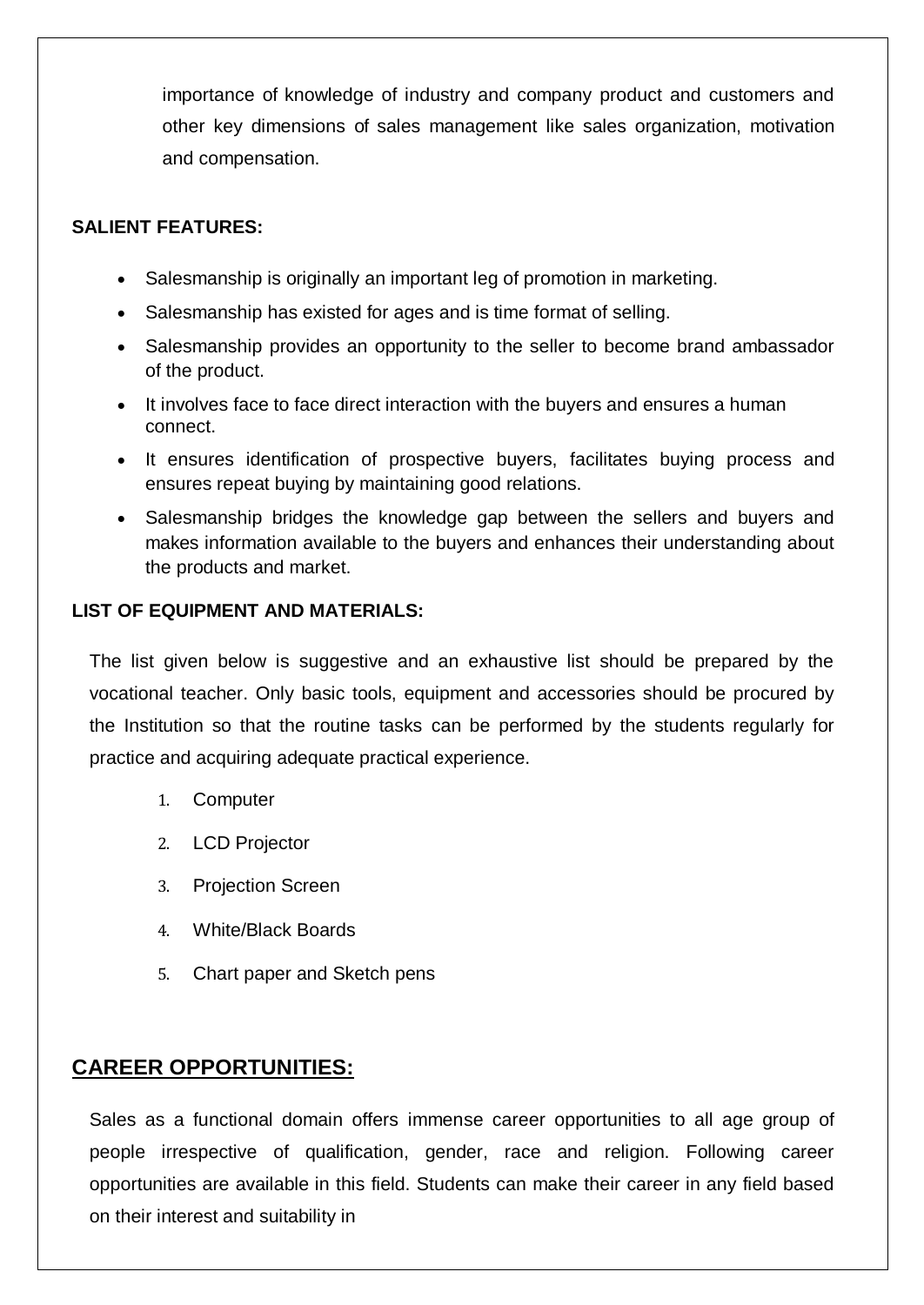- Missionary selling
- Technical selling
- Creative selling
- Trade selling
- Consultative selling
- Developmental selling

## **VERTICAL MOBILITY:**

At BBA/B.Com level, students may start their career as a business executive and they can reach at managerial level over the period of time. For the career progression, following career options are available in sales field.

- $\triangleright$  Sales executives
- $\triangleright$  Business developmental executives
- $\triangleright$  Sales engineer
- $\triangleright$  Medical representative
- $\triangleright$  Sales agents
- $\triangleright$  Manufacturer representative

## **CURRICULUM:**

This course is a planned sequence of instructions consisting of Units meant for developing employability and Skills competencies of students of Class XI and XII opting for Skills subject along with other subjects.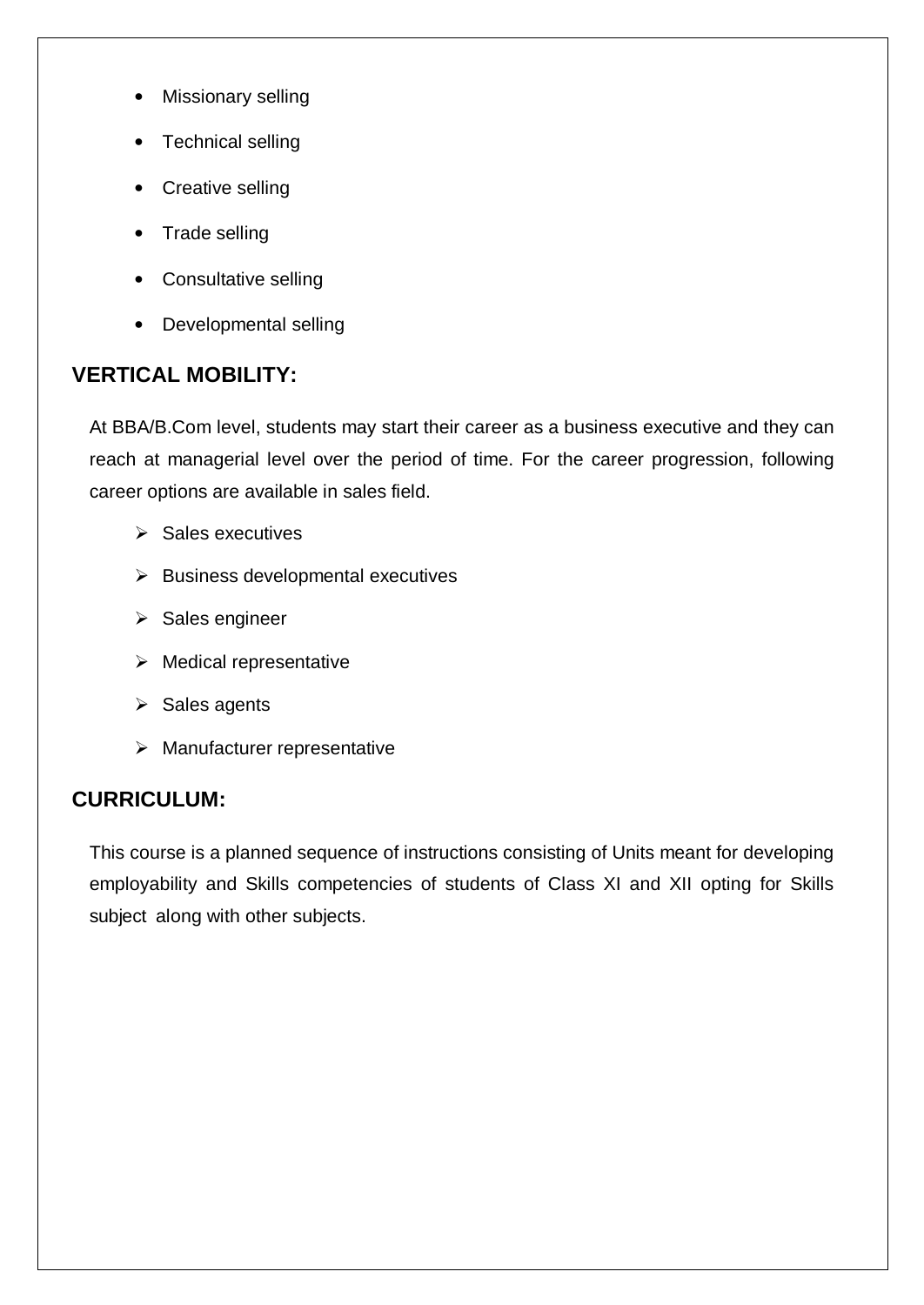## SALESMANSHIP (SUBJECT CODE 831) CLASS –XI (SESSION 2022-23)

**Total Marks: 100 (Theory - 60 + Practical - 40)**

|                     | <b>UNITS</b>                                                     | <b>NO. OF HOURS</b><br>for Theory and<br><b>Practical</b> | <b>MAX. MARKS</b><br>for Theory and<br><b>Practical</b> |
|---------------------|------------------------------------------------------------------|-----------------------------------------------------------|---------------------------------------------------------|
|                     | <b>Employability Skills</b>                                      |                                                           |                                                         |
|                     | Unit 1: Communication Skills-III                                 | 13                                                        | 2                                                       |
| ⋖                   | Unit 2: Self-Management Skills-III                               | 07                                                        | $\overline{2}$                                          |
| Part                | Unit 3 : ICT Skills-III                                          | 13                                                        | $\overline{2}$                                          |
|                     | Unit 4 : Entrepreneurial Skills-III                              | 10                                                        | $\overline{2}$                                          |
|                     | Unit 5 : Green Skills-III                                        | 07                                                        | $\overline{2}$                                          |
|                     | <b>Total</b>                                                     | 50                                                        | 10                                                      |
|                     | <b>Subject Specific Skills</b>                                   |                                                           |                                                         |
| <u>ന</u><br>Part    | Unit 1: Salesmanship                                             | 20                                                        | 10 <sup>1</sup>                                         |
|                     | Unit 2: Essentials of Sales                                      | 35                                                        | 15                                                      |
|                     | Unit 3: Preliminary Stages of Personal<br><b>Selling Process</b> | 40                                                        | 10                                                      |
|                     | Unit 4: Advance Stages of Personal Selling<br><b>Process</b>     | 35                                                        | 15                                                      |
|                     | <b>Total</b>                                                     | 130                                                       | 50                                                      |
|                     | <b>Practical Work</b>                                            |                                                           |                                                         |
|                     | Project                                                          |                                                           | 10                                                      |
| t<br>Ta<br><u>ሲ</u> | Viva                                                             |                                                           | 05                                                      |
|                     | <b>Practical File</b>                                            | 60                                                        | 15                                                      |
|                     | Demonstration of skill competency<br>via Lab Activities          |                                                           | 10                                                      |
|                     | <b>Total</b>                                                     | 60                                                        | 40                                                      |
|                     | <b>GRAND TOTAL</b>                                               | 260                                                       | 100                                                     |

**NOTE: The detailed Curriculum/ Topics to be covered under Part A: Employability Skills can be downloaded from CBSE website**.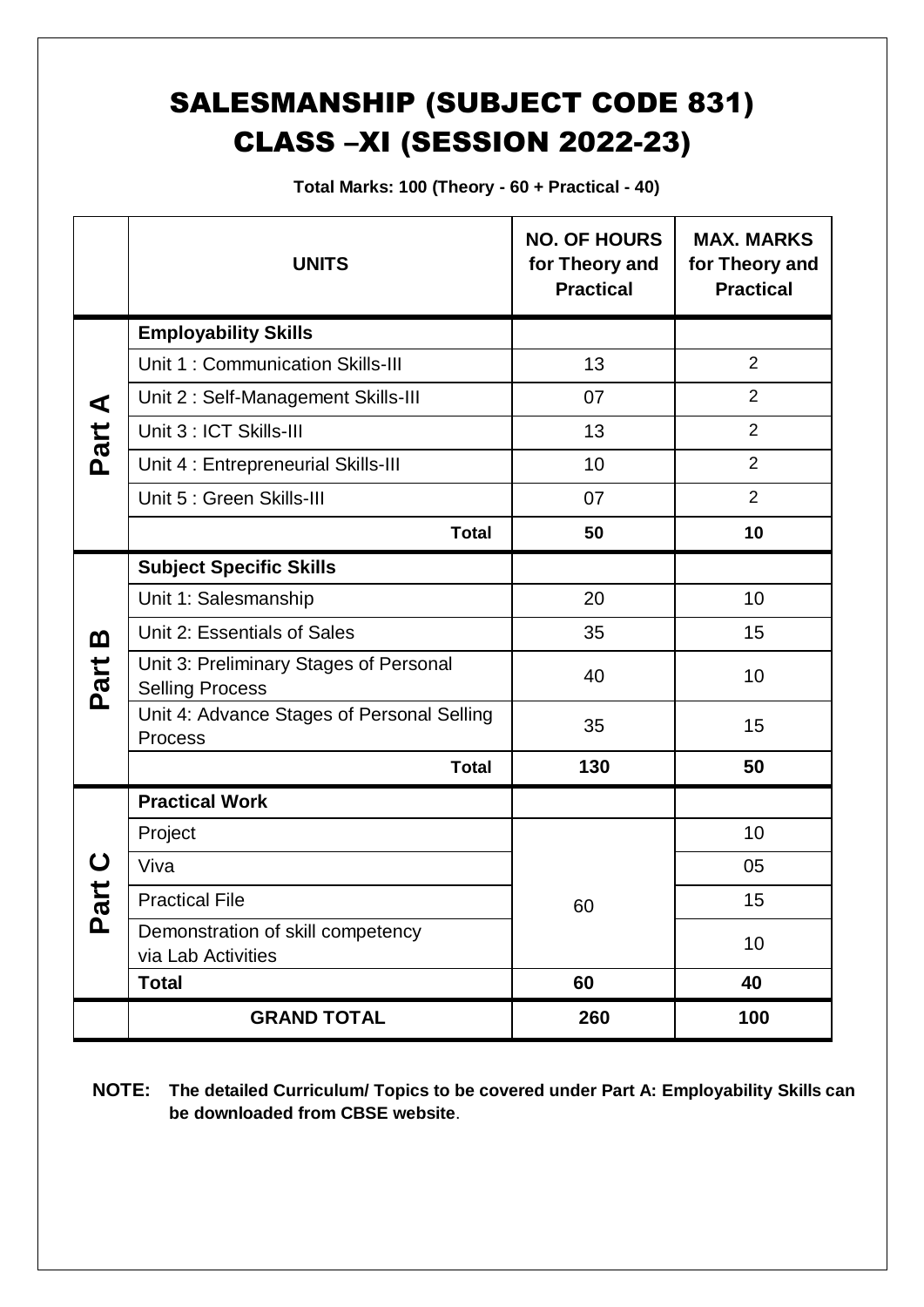## CURRICULUM FOR CLASS XII FOR SESSION – 2022-23 **Total Marks: 100 (Theory-60 + Practical-40)**

|           | <b>UNITS</b>                                         | <b>NO. OF HOURS</b><br>for Theory and<br><b>Practical</b> | <b>MAX. MARKS</b><br>for Theory and<br><b>Practical</b> |
|-----------|------------------------------------------------------|-----------------------------------------------------------|---------------------------------------------------------|
|           | <b>Employability Skills</b>                          |                                                           |                                                         |
|           | Unit 1: Communication Skills-IV*                     | 13                                                        |                                                         |
| ⋖         | Unit 2: Self-Management Skills- IV                   | 07                                                        | 3                                                       |
|           | Unit 3 : ICT Skills- IV                              | 13                                                        | 3                                                       |
| Part      | Unit 4 : Entrepreneurial Skills- IV                  | 10                                                        | $\overline{4}$                                          |
|           | Unit 5 : Green Skills- IV*                           | 07                                                        | $\overline{\phantom{0}}$                                |
|           | <b>Total</b>                                         | 50                                                        | 10                                                      |
|           | <b>Subject Specific Skills</b>                       |                                                           |                                                         |
|           | Unit 1: Sales Organization                           | 20                                                        | 10                                                      |
| മ<br>Part | Unit 2: Inside Selling/ Store Based Selling          | 35                                                        | 15                                                      |
|           | Unit 3: Field Selling                                | 40                                                        | 20                                                      |
|           | Unit 4: Motivation & Compensation for<br>Salesperson | 35                                                        | 15                                                      |
|           | <b>Total</b>                                         | 130                                                       | 60                                                      |
|           | <b>Practical</b>                                     |                                                           |                                                         |
|           | Project                                              |                                                           | 10                                                      |
| Part      | Viva                                                 | 50                                                        | 05                                                      |
|           | <b>Practical File</b>                                |                                                           | 15                                                      |
|           | Demonstration of Skill Competency                    |                                                           | 10                                                      |
|           | <b>Total</b>                                         | 50                                                        | 40                                                      |
|           | <b>GRAND TOTAL</b>                                   | 220                                                       | 100                                                     |

**Note: \* marked units are to be assessed through Internal Assessment/ Student Activities. They are not to be assessed in Theory Exams.**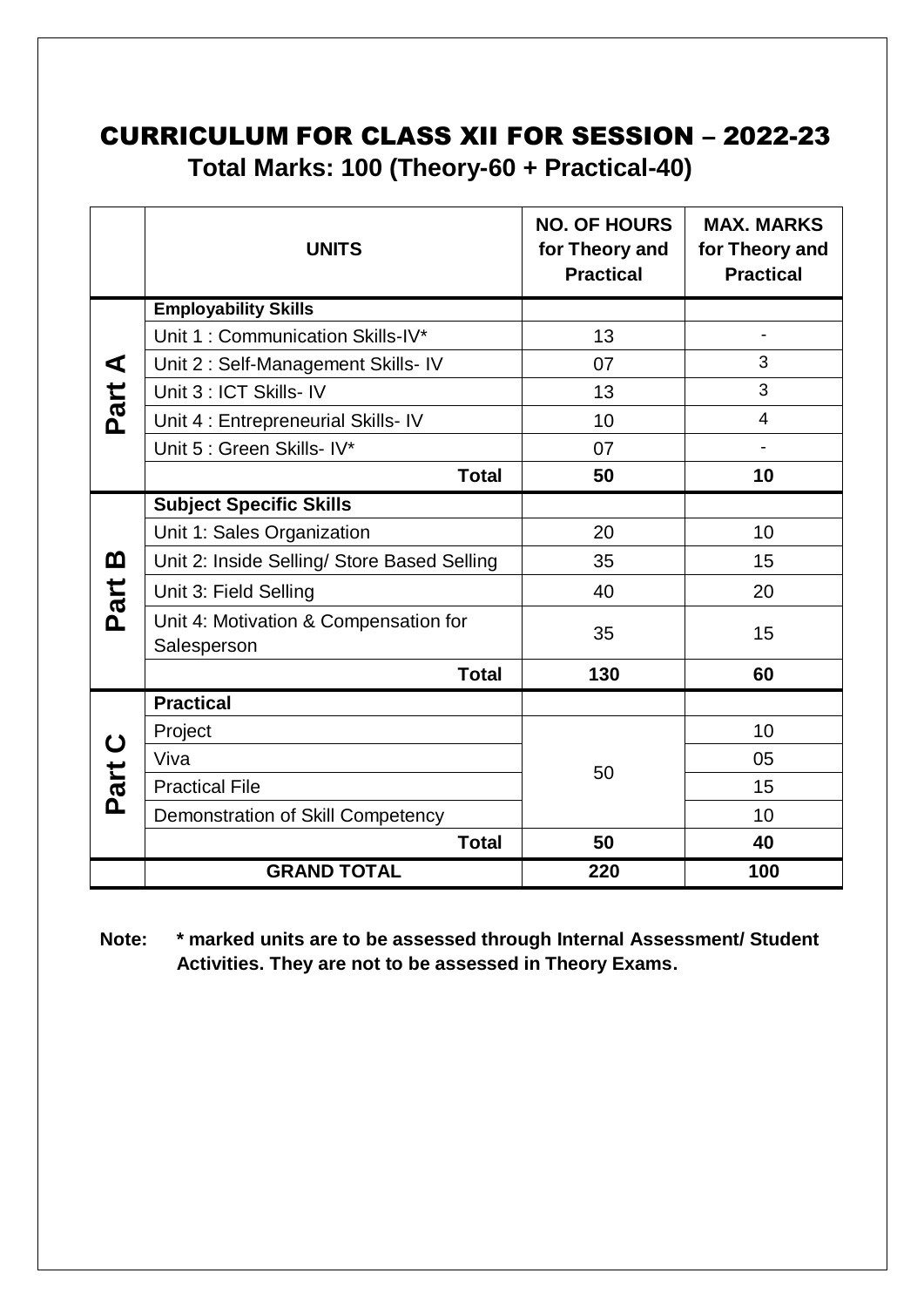#### **DETAILED CURRICULUM/TOPICS:**

#### **Part-A: EMPLOYABILITY SKILLS**

| <b>S. No.</b> | <b>Units</b>                                               | <b>Duration in</b><br><b>Hours</b> |
|---------------|------------------------------------------------------------|------------------------------------|
| 1.            | Unit 1: Communication Skills-IV*                           | 13                                 |
| 2.            | Unit 2: Self-management Skills-IV                          | 07                                 |
| 3.            | Unit 3: Information and Communication Technology Skills-IV | 13                                 |
| 4.            | Unit 4: Entrepreneurial Skills-IV                          | 10                                 |
| 5.            | Unit 5: Green Skills-IV*                                   | 07                                 |
|               | <b>TOTAL DURATION</b>                                      | 50                                 |

#### **Note: \* marked units are to be assessed through Internal Assessment/ Student Activities. They are not to be assessed in Theory Exams.**

**The detailed Curriculum/ Topics to be covered under Part A: Employability Skills can be downloaded from CBSE website**.

#### **Part-B – SUBJECT SPECIFIC SKILLS**

| <b>S. No.</b> | <b>Units</b>                                     | <b>Duration in</b><br><b>Hours</b> |
|---------------|--------------------------------------------------|------------------------------------|
|               | Unit 1: Product                                  | 25                                 |
| 2.            | Unit 2: Price Decision                           | 25                                 |
| 3.            | Unit 3: Place Decision: Channels of Distribution | 25                                 |
| 4.            | Unit 4: Promotion                                | 25                                 |
| 5.            | Unit 5: Emerging Trends in Marketing             | 20                                 |
|               | <b>TOTAL DURATION</b>                            | 120                                |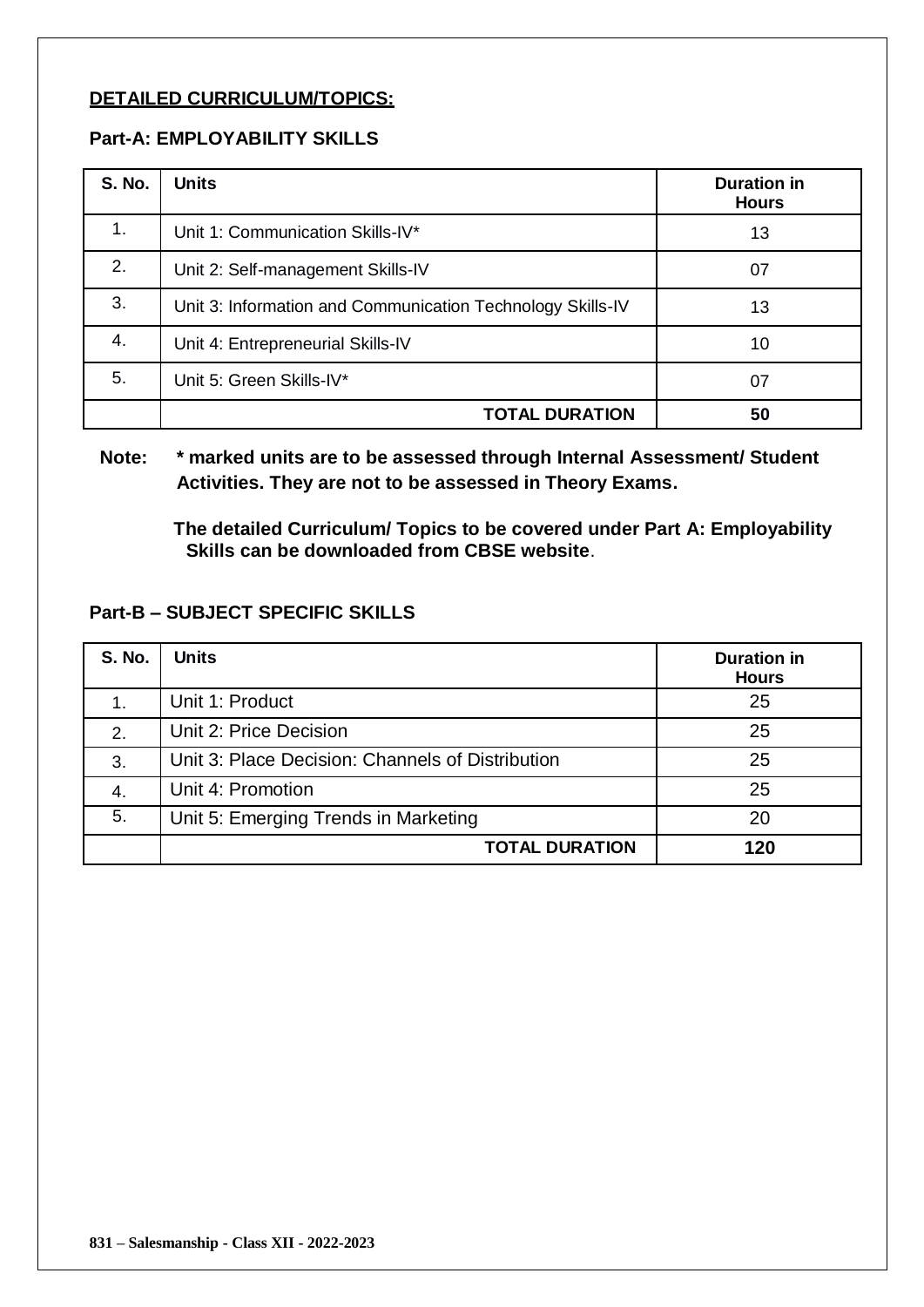| <b>UNIT</b>                                           | <b>SUB-UNIT</b>                                                       | <b>SESSION/ ACTIVITY/ PRACTICAL</b>                                                                                                                                                                                                                                                                                                                                                                                         |
|-------------------------------------------------------|-----------------------------------------------------------------------|-----------------------------------------------------------------------------------------------------------------------------------------------------------------------------------------------------------------------------------------------------------------------------------------------------------------------------------------------------------------------------------------------------------------------------|
| <b>UNIT-1</b><br><b>Sales</b><br>Organization         | <b>Sales</b><br>Session 1:<br>Organization<br>Session 1: Introduction | <b>Theory Session:</b><br>1) Introduction<br>Importance of Sales Organization<br>2)<br>3) Functions and factors effecting sales<br>structure<br>4) Types of Sales Organization<br><b>Theory Session:</b>                                                                                                                                                                                                                    |
| UNIT-2<br><b>Inside/Store</b><br><b>Based selling</b> | to store base selling                                                 | 1) Introduction<br>2) Retailing in India<br>3) Retail Formats in India<br>Activity :-<br>Take 2 stores each of all different formats<br>visit them and identify their store layout,<br>display and no. of sales.                                                                                                                                                                                                            |
|                                                       | Session 2: Salesman<br>as a Facilitator and<br>career in store        | <b>Theory Session:</b><br>1) Functions of Facilitator<br>2) Sales career in Retail<br>3) Retail in-store product demonstrator<br>Activity :-<br>During visit to different stores. Identify the<br>roles performed by the salesman.<br>a.)Facilitator<br>b.)Demonstrator<br>c.)Administrator                                                                                                                                 |
| <b>UNIT 3 - Field</b><br><b>Selling</b>               | Session 1: Sales<br>Territories                                       | <b>Theory Session:</b><br>1) Introduction<br>2) Purpose of establishing Sales Territories<br>3) Procedures for setting up or revising<br>sales territories                                                                                                                                                                                                                                                                  |
|                                                       | Session-2 - Sales<br>Quotas                                           | <b>Theory Session:*</b><br>1) Introduction*<br>2) Need of quotas*<br>3) Factors to be considered while fixing<br>sales quotas*<br>4) Procedures for setting sales volume<br>quotas*<br>5) Type of quotas and quotas setting<br>procedures*<br><b>Activity:-</b><br>Prepare - PPT or report -<br>• You can become more profitable: Sales<br>quotas facilitate data-driven decision<br>making that, on average, can make your |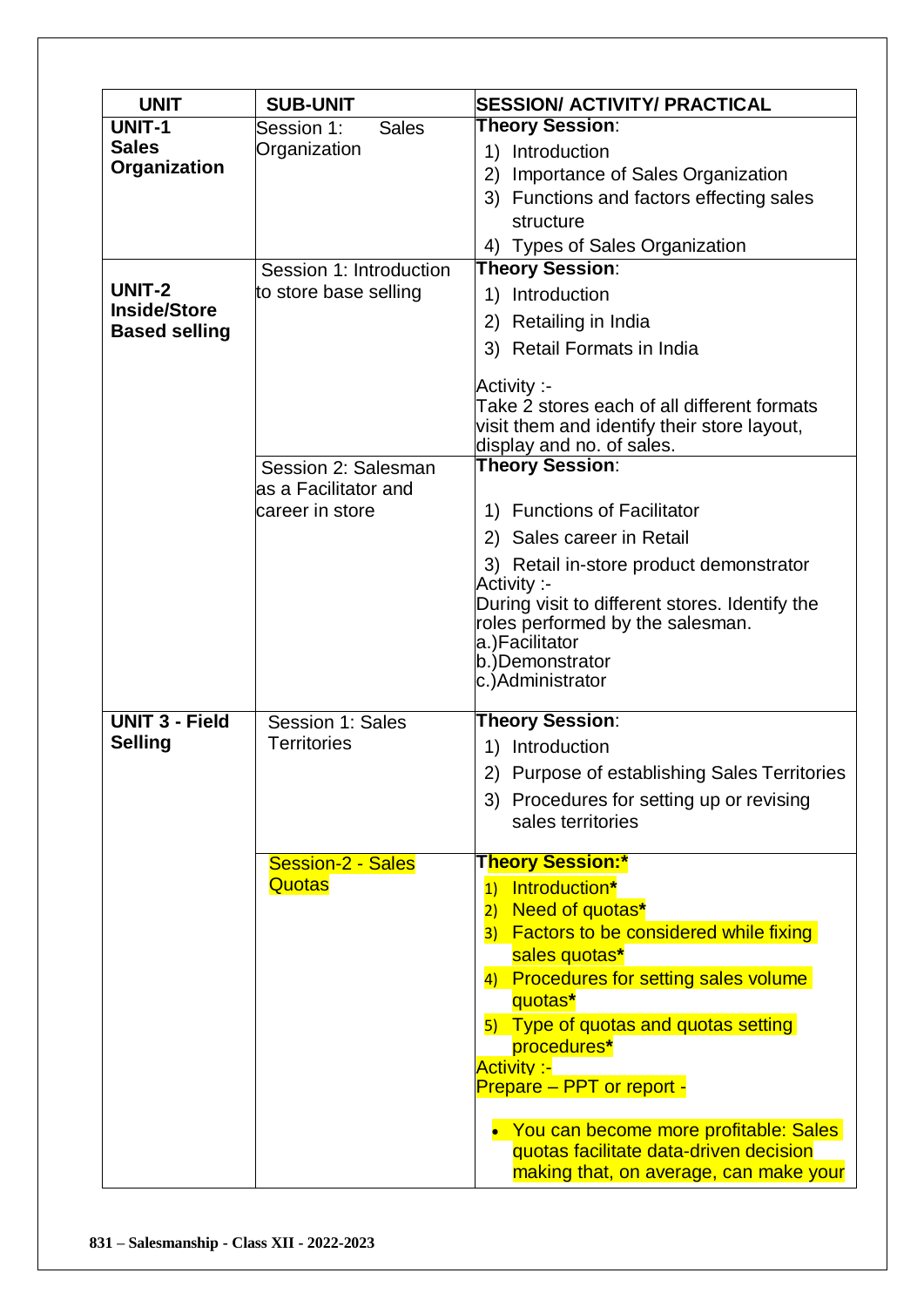| <b>UNIT</b>                                                                   | <b>SUB-UNIT</b>                                   | <b>SESSION/ ACTIVITY/ PRACTICAL</b>                                                                                                                                                                                                                                                                                                                                        |
|-------------------------------------------------------------------------------|---------------------------------------------------|----------------------------------------------------------------------------------------------------------------------------------------------------------------------------------------------------------------------------------------------------------------------------------------------------------------------------------------------------------------------------|
|                                                                               |                                                   | company 5% more productive and 6%<br>more profitable than your competitors. *<br>Motivate your employees: If the sales<br>$\bullet$<br>quotas you set for your sales reps are<br>challenging yet attainable, then it will<br>motivate them to perform at their best.<br>Setting proper stretch goals can<br>create a lot of momentum and energy in<br>your organization. * |
|                                                                               | Session-3 - Field                                 | <b>Theory Session:</b>                                                                                                                                                                                                                                                                                                                                                     |
|                                                                               | Selling                                           | Introduction<br>1)                                                                                                                                                                                                                                                                                                                                                         |
|                                                                               |                                                   | Activities in field selling<br>2)                                                                                                                                                                                                                                                                                                                                          |
|                                                                               | <b>Session-1 Components</b>                       | <b>Theory Session:</b>                                                                                                                                                                                                                                                                                                                                                     |
| Unit 4-<br><b>Motivation and</b><br><b>Compensation</b><br>for<br>salesperson | of Motivation                                     | Introduction<br>$1_{\cdot}$<br>Dimensions of motivation<br>2.<br>3. Characteristics of motivated<br>salesman<br>4. Importance of motivation in<br>salesmanship<br><b>Activity :-</b><br>Identify motivated/unmotivated salespeople at<br>different level in manufacturing and service<br>industries and gather information regarding<br>them.                              |
|                                                                               | Session-2<br>Compensation<br><b>Rewards</b>       | <b>Theory Session:</b><br>Introduction<br>1)<br><b>Financial Compensation Rewards</b><br>2)<br>Activity :-<br>Prepare a list of different types of<br>compensation rewards offered salesmen<br>engaged in sales of products/services in<br>different industries                                                                                                            |
|                                                                               | Session-3- Non-<br>Compensation<br><b>Rewards</b> | <b>Theory Session:</b><br>Introduction<br>1)<br>2) Type of Non-Compensation Rewards<br>-: Activity<br>Identify different types of Non- Compensation<br>Rewards offered by the manufacturing or<br>service industries to their salesman under<br>motivation plan. Note down their result in<br>form of new orders of increased sales.                                       |

## \***NOTE: To be assessed through practical only not in theory. Project work can also be given in the related topics.**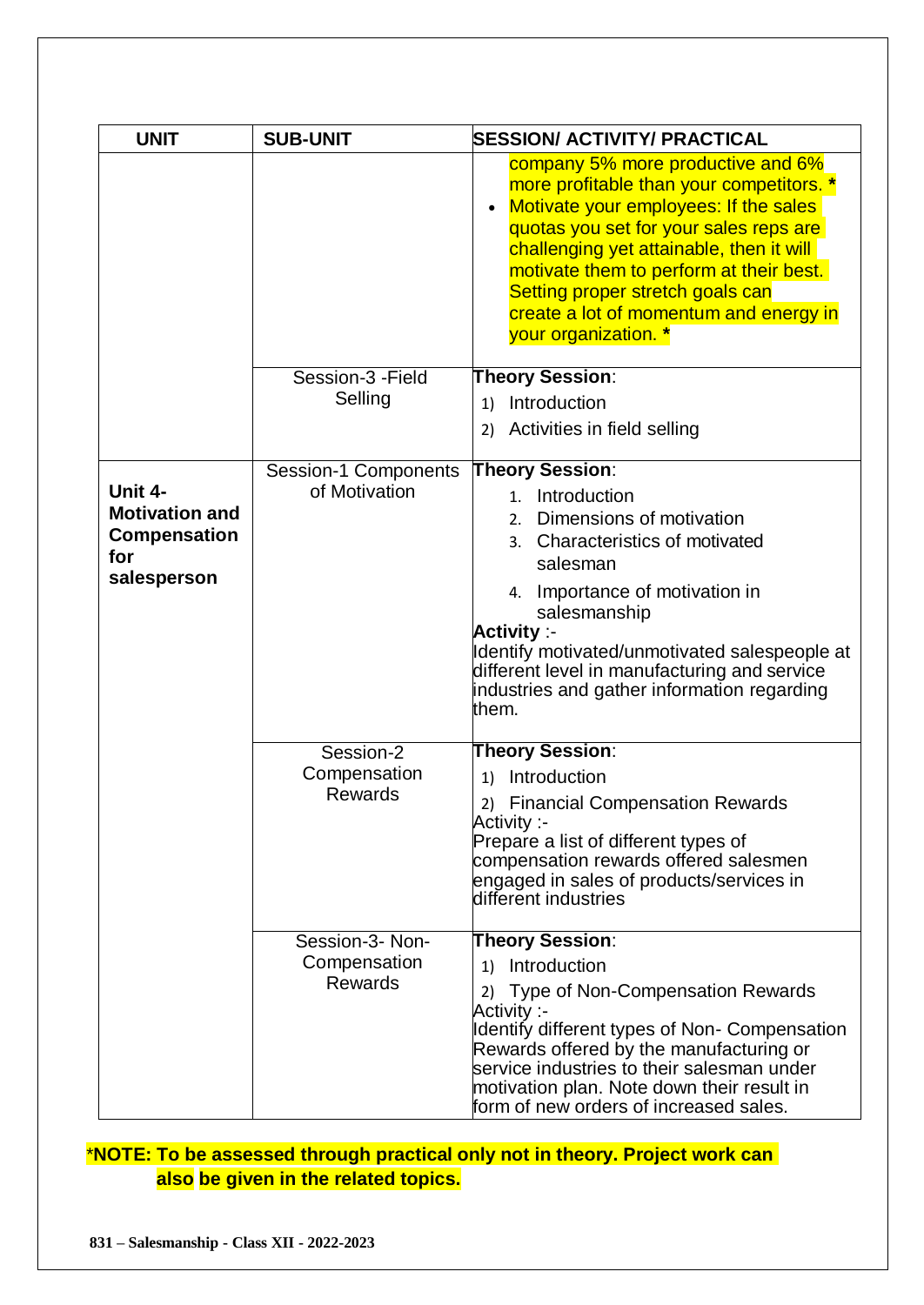#### **PRACTICAL GUIDELINES FOR CLASS XI**

#### **Assessment of performance:**

The two internal examiners, assigned for the conduct and assessment of Practical Examinations each in Senior Secondary School Curriculum (Under NSQF). Question for the viva examinations should be conducted by two examiners (internal). Question to be more of General nature, project work or the curriculum. Investigatory Project especially those that show considerable amount of effort and originality, on the part of the student, should get suitable high marks, while project of a routine or stereotyped nature should only receive MEDIOCRE marks.

#### **Procedure for Record of Marks in the Practical answer-books:**

The examiner will indicate separately marks of practical examination on the title page of the answer-books under the following heads:-

#### **Project -10 marks**

#### **Projects for the final practical is given below .Student may be assigned**

#### **Viva based on Project -05 marks**

The teacher conducting the final practical examination may ask verbal questions related to the project, if any, done by the student. Alternatively, if no project has been assigned to the students, viva may be based on questions of practical nature from the field of subject as per the Curriculum

#### **Practical File -15 Marks**

Students to make a power point presentation / assignment / practical file / report. Instructor shall assign them any outlet to study the elements in retailing.

Suggested list of Practical –

1. Student may present him / her as personal seller is likely to carry the bulk of the promotional load when:

a) The market is concentrated either geographically, or in a few industries, or a few large customers.

b) The product has a high unit value, is quite technical in nature, or requires a demonstration.

c) The product must be fitted to an individual customer's need; as in the case of securities or insurance.

d) The sale involves a trade-in. e) the product is in the introductory stage of its life cycle.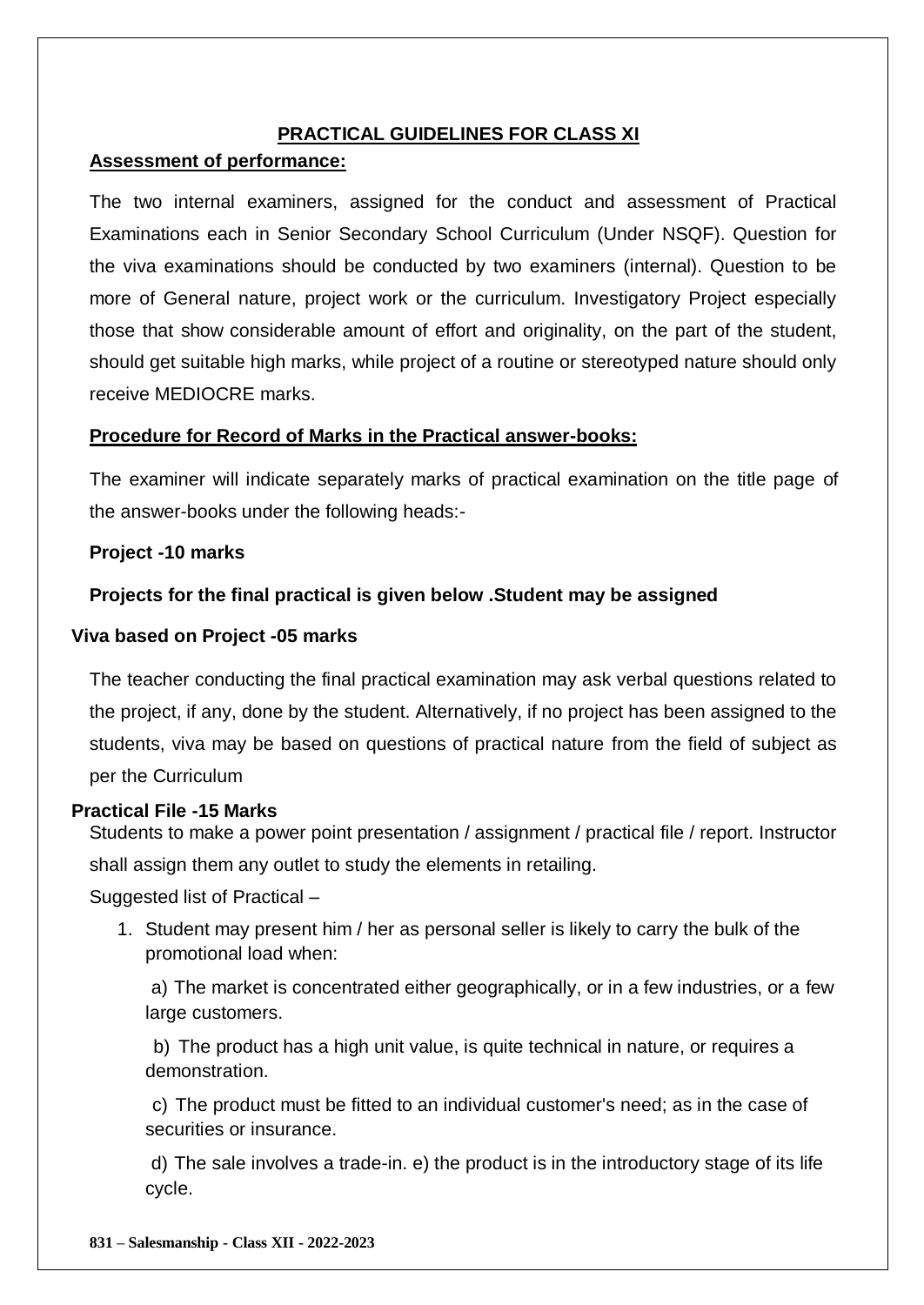f) The organization does not have enough money for an adequate advertising campaign and as a seller prepare and plan of selling

- 2. Prepare a project as salesman of health product and how to gather knowledge about other market players in the industry. Also gather knowledge about the product-line of the company and knowledge about the policies of the company are helpful in enhancing sales activities.
- 3. Project on create "environment friendly image" of the company.
- 4. Student may introduce him/her as a salesman of a cosmetic product to a new customer in the shop. And sell the product without spending more time.
- 5. Project on methods will you follow for prospecting in the sales of following products: (a) Personal product (b) Luxury product (c) Washing Machine
- 6. Role play on sales technique.

#### **Demonstration of skill competency in Lab Activities -10 marks**

#### **Guidelines for Project Preparation:**

The final project work should encompass chapters on:

- a) Introduction,
- b) Identification of core and advance issues,
- c) Learning and understanding and
- d) Observation during the project period.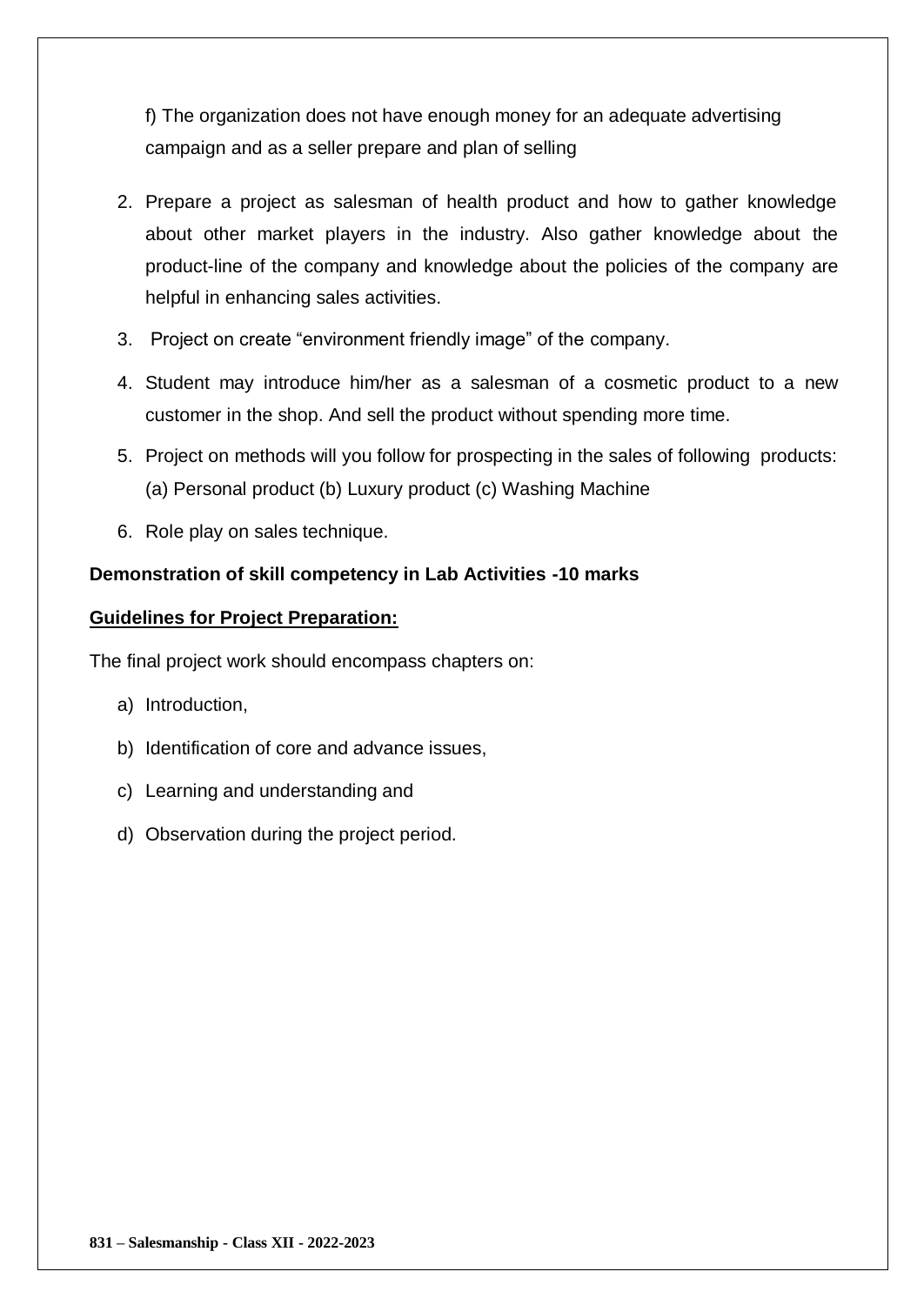## **PRACTICAL GUIDELINES FOR CLASS XII**

## **Assessment of performance:**

The two internal examiners, assigned for the conduct and assessment of Practical Examinations each in Senior Secondary School Curriculum (Under NSQF) . Question for the viva examinations should be conducted by two examiners (internal). Question to be more of General nature, project work or the curriculum. Investigatory Project especially those that show considerable amount of effort and originality, on the part of the student, should get suitable high marks, while project of a routine or stereotyped nature should only receive MEDIOCRE marks.

## **Procedure for Record of Marks in the Practical answer-books:**

The examiner will indicate separately marks of practical examination on the title page of the answer-books under the following heads:-

### **Project -10 marks**

#### **Projects for the final practical is given below .Student may be assigned**

#### **Viva based on Project -05 marks**

The teacher conducting the final practical examination may ask verbal questions related to the project, if any, done by the student. Alternatively, if no project has been assigned to the students, viva may be based on questions of practical nature from the field of subject as per the Curriculum

#### **Practical File -15 Marks**

Students to make a power point presentation / assignment / practical file / report. Instructor shall assign them any outlet to study the elements in retailing.

Suggested list of Practical -

- 1. Role playing by each student as salesman with some other student playing the role of customer. Teacher concerned to assess the performance and external examiner to give his award on the basis of oral questions.
- 2. Preparation of sales presentation plan by each student on the basis of selected products to be sold and type of customers to be called upon.
- 3. Ascertaining through interview of outdoor Salesman (living or working nearby) the important steps which they follow in sales presentation and preparation of report thereon.